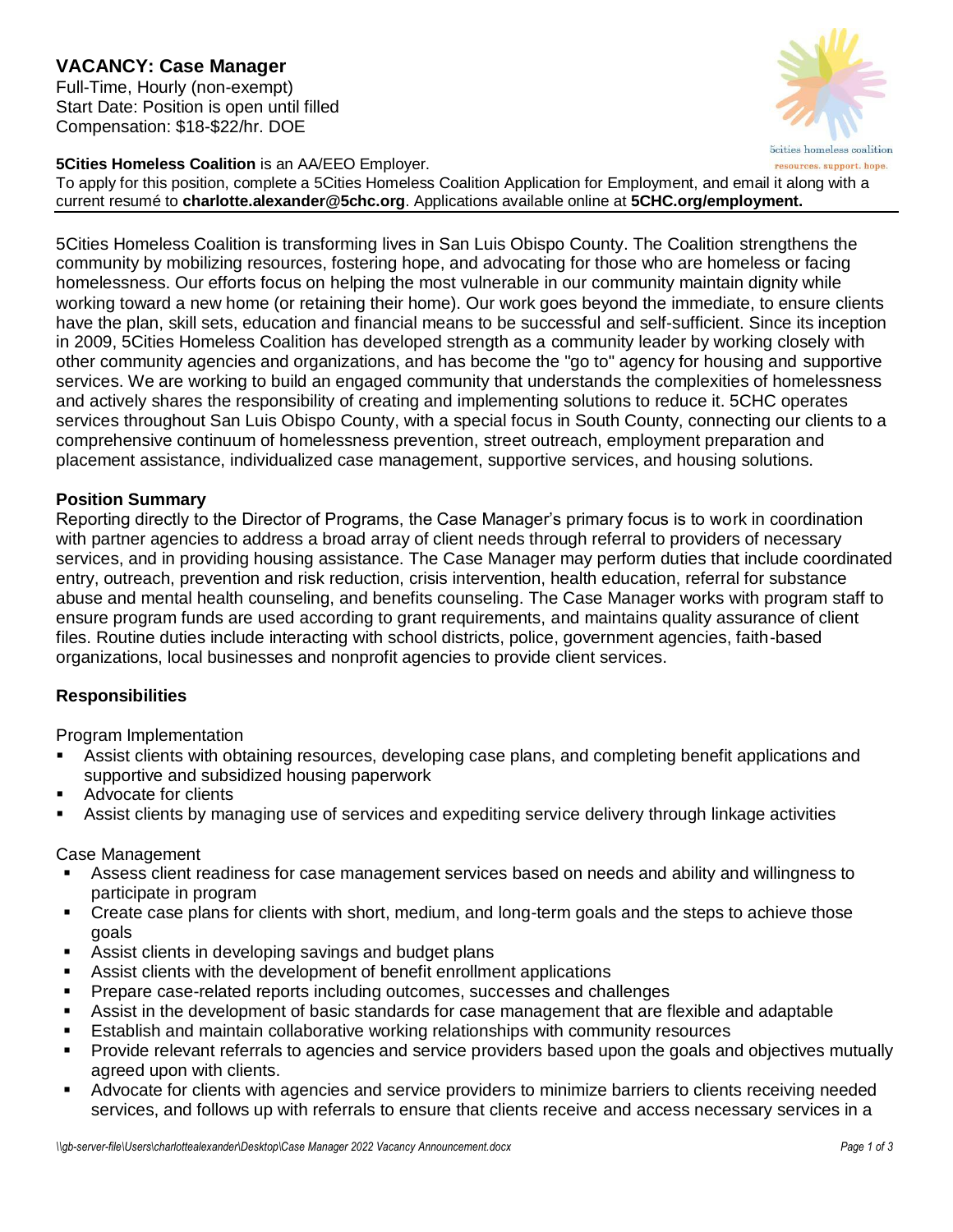timely manner

Generate reports and other information helpful to program activities

Outreach and Relationship Management

- Work with supervisor and colleagues on outreach to realtors, landlords, home owners and other housing providers to identify new and existing housing opportunities and build a strong inventory of available housing options for clients
- Actively engage clients on the street, in encampments, and in other unsheltered locations and that involve those who may have significant trust, mental health and substance use issues
- Network with other agencies, coalitions, law enforcement, local business, education, and local community groups
- Actively participate in staff meetings and trainings

# **Qualifications**

- Possess a minimum of an Associate Degree in a related field
- Experience in non-profit management, case management and/or program development
- **Previous experience with social services and/or homeless programs**
- Able to use computers, with proficiency in Microsoft Office software, particularly Excel.
- Be a highly motivated self-starter, with proven ability to develop creative solutions
- Project a professional demeanor and possess excellent written and oral communication skills, interpersonal skills, and ability to work both individually and as part of a team
- **Maintain regular attendance**
- Able to multi-task and remain calm in demanding and unpredictable situations
- Able to maintain a professional, customer service-oriented attitude at all times
- Able to meet face-to-face in the office and in unsheltered locations with homeless individuals of diverse backgrounds and disabilities, including physical, mental, substance abuse, HIV/AIDS, etc.
- Able to tolerate being outdoors in all weather for several hours at a time
- Able to handle environments where extreme standing, walking, bending and lifting may be required
- Able to develop rapport, provide information, and refer with sensitivity to cultural issues
- Display a high level of initiative, effort and commitment towards completing assignments efficiently
- Possess excellent time management skills and the ability to work with minimum supervision
- Possess the ability to vary hours as demanded by job activities; evenings and weekends may be required pertaining to the position's job requirements.
- Bilingual Spanish preferred.

## **Other Requirements** *(may be met at time of hiring)*

- **Successful completion of background screening**
- Reliable transportation, a valid California driver's license and proof of auto insurance, and must be able to qualify for employer insurance coverage
- **Current tuberculosis test**
- CPR/First Aid Certification

## **Work Environment**

*The work environment characteristics described here are representative of those an employee encounters while performing the essential functions of this job. Reasonable accommodations may be made to enable individuals with disabilities to perform the essential functions.* The employee may be in contact with individuals and families in crisis who may be ill, using alcohol and drugs, and who may not be attentive to basic personal hygiene, health and safety practices. The employee may experience a number of unpleasant sensory demands associated with the client's use of alcohol and drugs, and lack of personal hygiene. The employee must be ready to respond quickly and effectively to many types of situations, including crisis situations and potentially hostile situations. The noise level in the work environment is usually moderate in an office setting. Sometimes work may become stressful when working under pressure. The employee may be subjected to outside environmental conditions, including accessing areas inhabited by homeless persons that may be inhospitable and often difficult to access because of uneven or harsh terrain.